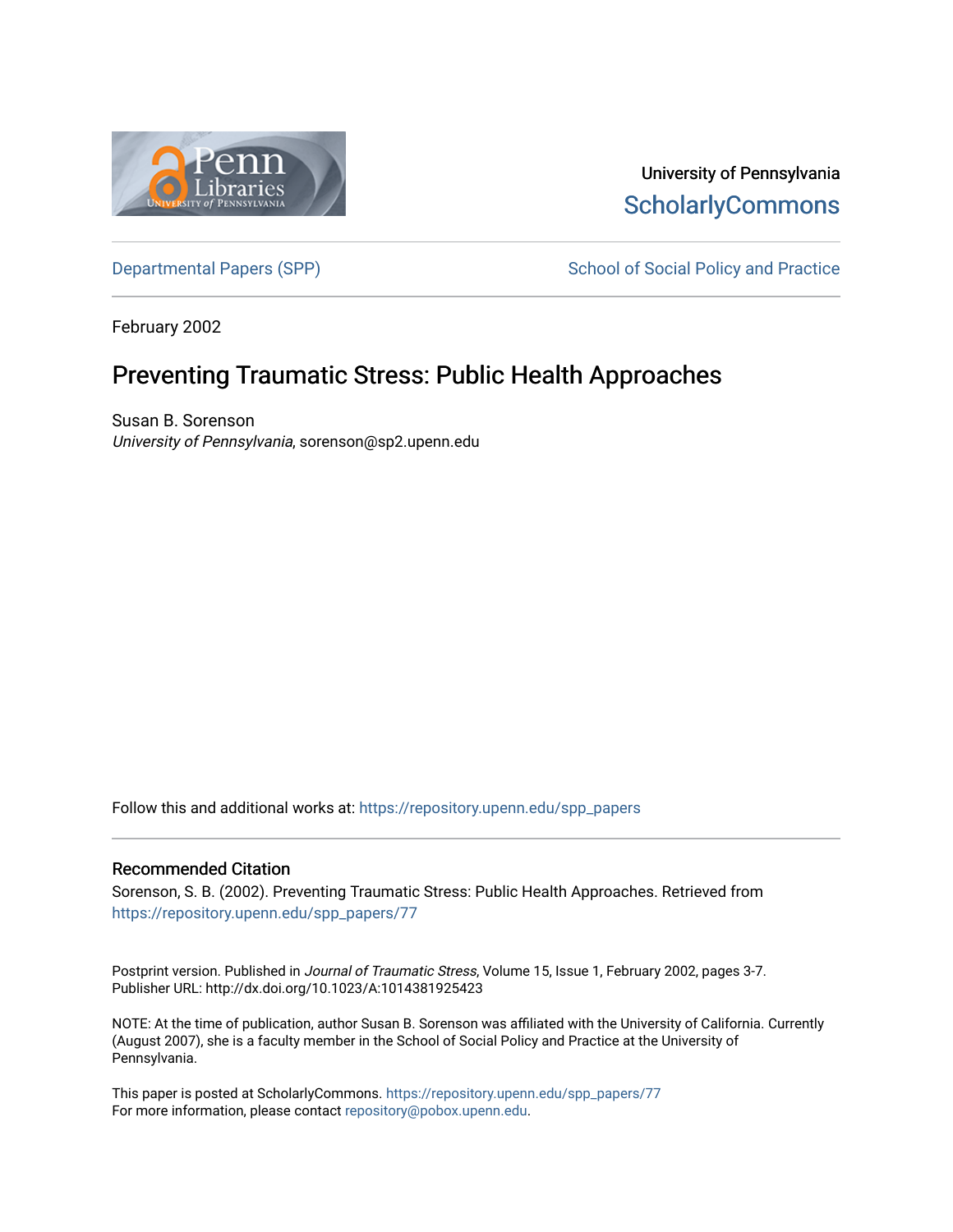## Preventing Traumatic Stress: Public Health Approaches

## **Abstract**

Population-based approaches to the primary prevention of posttraumatic stress disorder (PTSD) focus on the prevention of the stressor itself. Policy decisions also consider ways to allocate resources to best reduce potential damage from traumatic stressors and to ameliorate any resulting harm. A balance between broad risk prevention approaches and narrower treatment and recovery strategies can redistribute the risk of exposure and lead to fewer cases. Understanding that PTSD and its costs affect not only individuals who seek care, but also many others whose lives overlap with these individuals as well as society as a whole, further informs and shapes prevention decisions.

## Keywords

policy, population, prevention, PTSD, risk, stressor, trauma

## **Comments**

Postprint version. Published in Journal of Traumatic Stress, Volume 15, Issue 1, February 2002, pages 3-7. Publisher URL: http://dx.doi.org/10.1023/A:1014381925423

NOTE: At the time of publication, author Susan B. Sorenson was affiliated with the University of California. Currently (August 2007), she is a faculty member in the School of Social Policy and Practice at the University of Pennsylvania.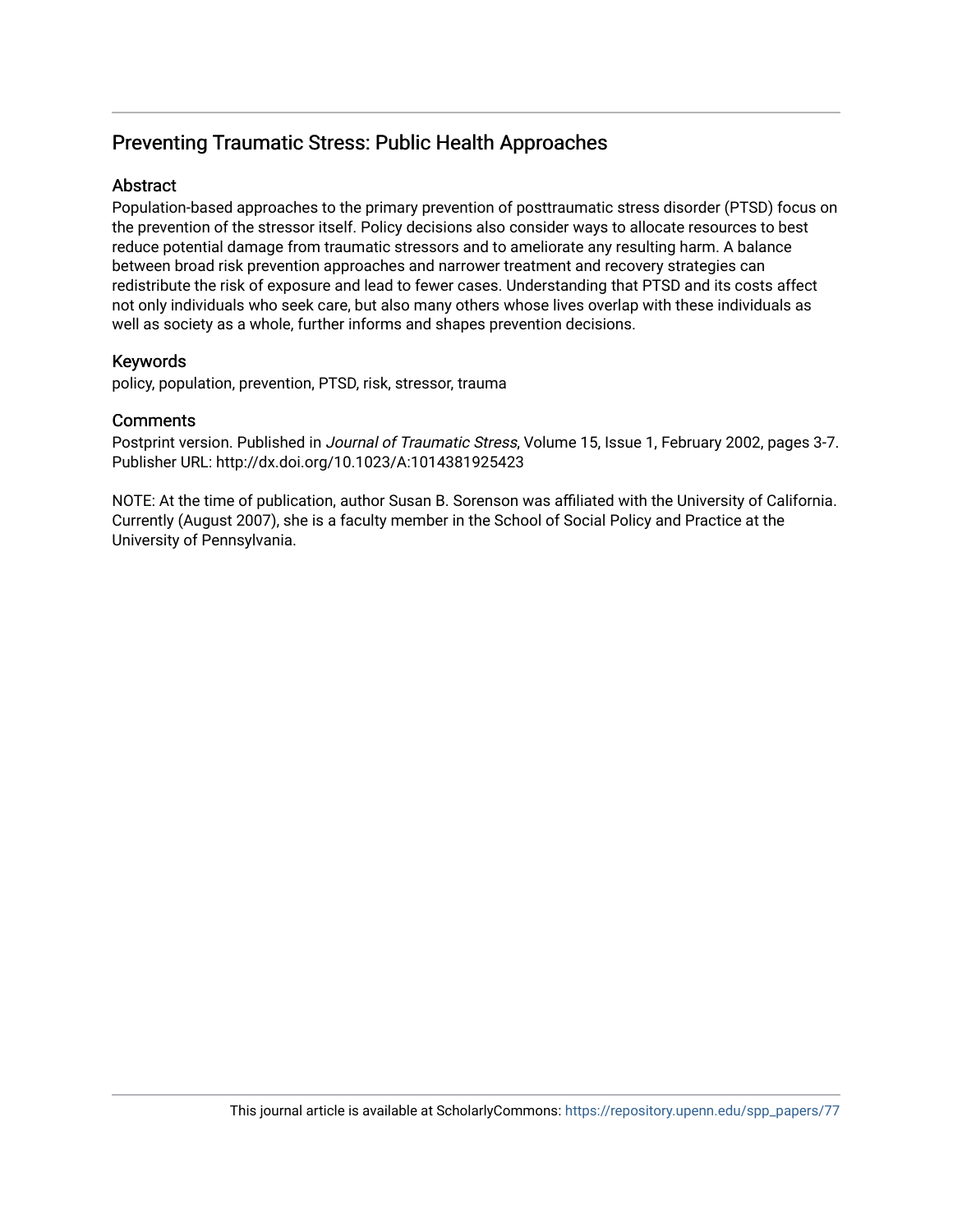## Preventing Traumatic Stress 1 Running Head: PREVENTING TRAUMATIC STRESS

Preventing Traumatic Stress: Public Health Approaches

Susan B. Sorenson, Ph.D.

School of Public Health

University of California, Los Angeles

Number of words: 2711

Number of tables: 1

Number of figures: 1

Keywords: policy, population, prevention, PTSD, risk, stressor, trauma

*Journal of Traumatic Stress Studies*, 2002, 2002;15:3-8.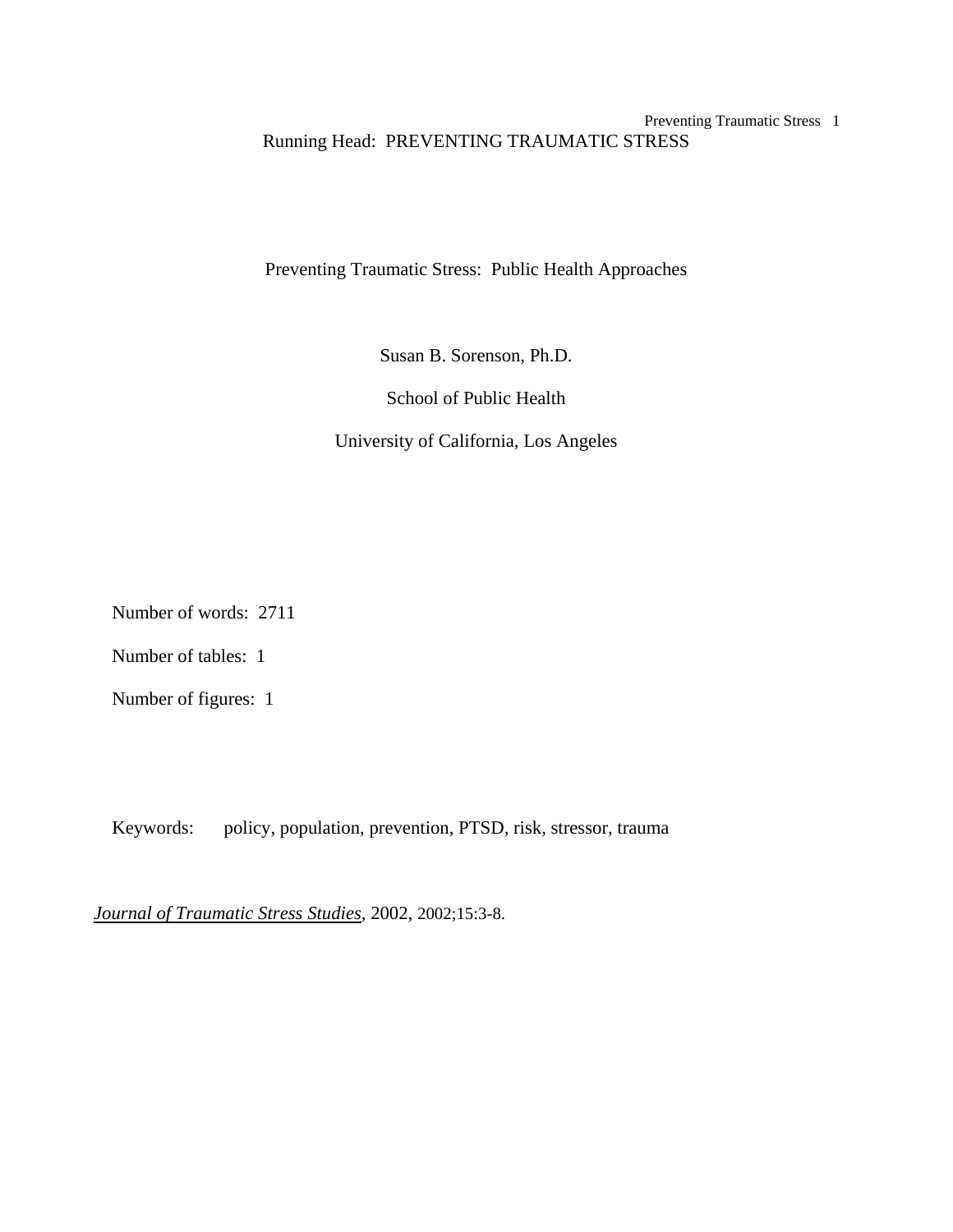#### Abstract

 Population-based approaches to the primary prevention of posttraumatic stress disorder (PTSD) focus on the prevention of the stressor itself. Policy decisions also consider ways to allocate resources to best reduce potential damage from traumatic stressors and to ameliorate any resulting harm. A balance between broad risk prevention approaches and narrower treatment and recovery strategies can redistribute the risk of exposure and lead to fewer cases. Understanding that PTSD and its costs affect not only individuals who seek care, but also many others whose lives overlap with these individuals as well as society as a whole, further informs and shapes prevention decisions.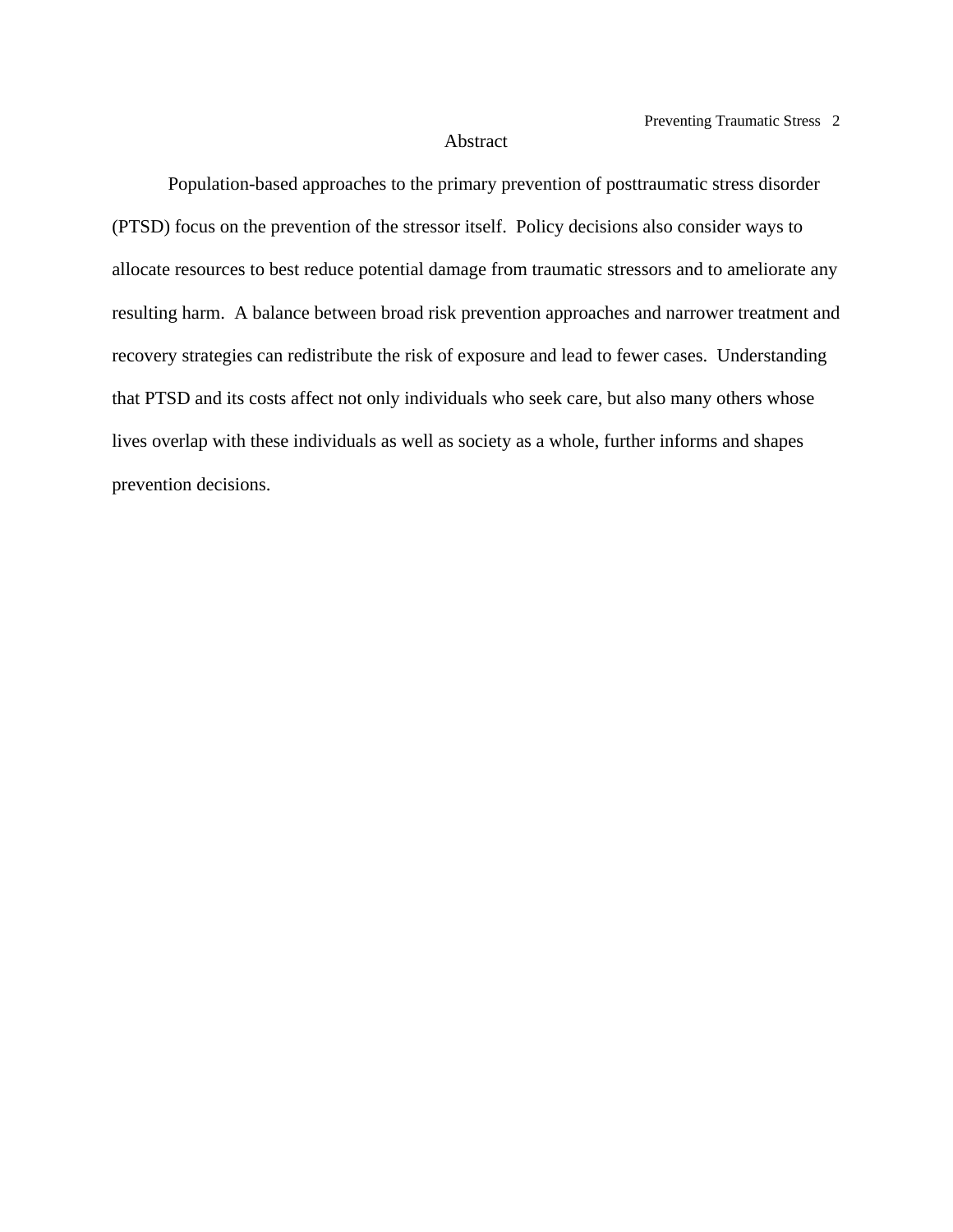The numerous negative sequelae of exposure to severe trauma affect the individual, his or her family, and the community at large. To explore public policy responses to the problem of traumatic stress, it is useful to shift the emphasis from posttraumatic stress disorder (PTSD) itself to a focus on the stressors and exposures that give rise to the disorder. This perspective is based on the recognition that population-level decisions are central to creating exposure (e.g., whether to send troops into war), reducing exposure (e.g., by developing "gun free" zones around schools), providing preventive care to individuals after exposure to traumatic events (e.g., critical incident debriefings after officer-involved shootings), and treating affected individuals (e.g., the length and type of treatment allowed under managed care). In addition, a broad definition of who constitutes an affected individual needs to be considered. In interpersonal violence, for example, perpetrators, bystander witnesses, and direct victims of traumatic events--along with family members and other members of collateral support systems--are key players in prevention and treatment strategies. With this perspective, we may begin to frame the policy debate to include not only treatment of PTSD, but also primary prevention strategies that may actually lower its occurrence in the population.

 Traumatic stressors, a necessary but not sufficient etiologic factor in PTSD, are relatively common in the United States (e.g., Kessler, Sonnega, Bromet, Hughes, & Nelson, 1995; Norris, 1992). Mutilating car crashes, drownings, and other unintentional injuries are the single leading cause of death of all persons under age 45 (see Table 1). Intentional traumatic deaths, that is, homicide and suicide, rank high among the causes of death as well. Given that if a young adult dies, it is likely to be a traumatic mutilating death, we can expect that substantial numbers of parents, spouses, and children are all potentially exposed to a severe stressor that may be related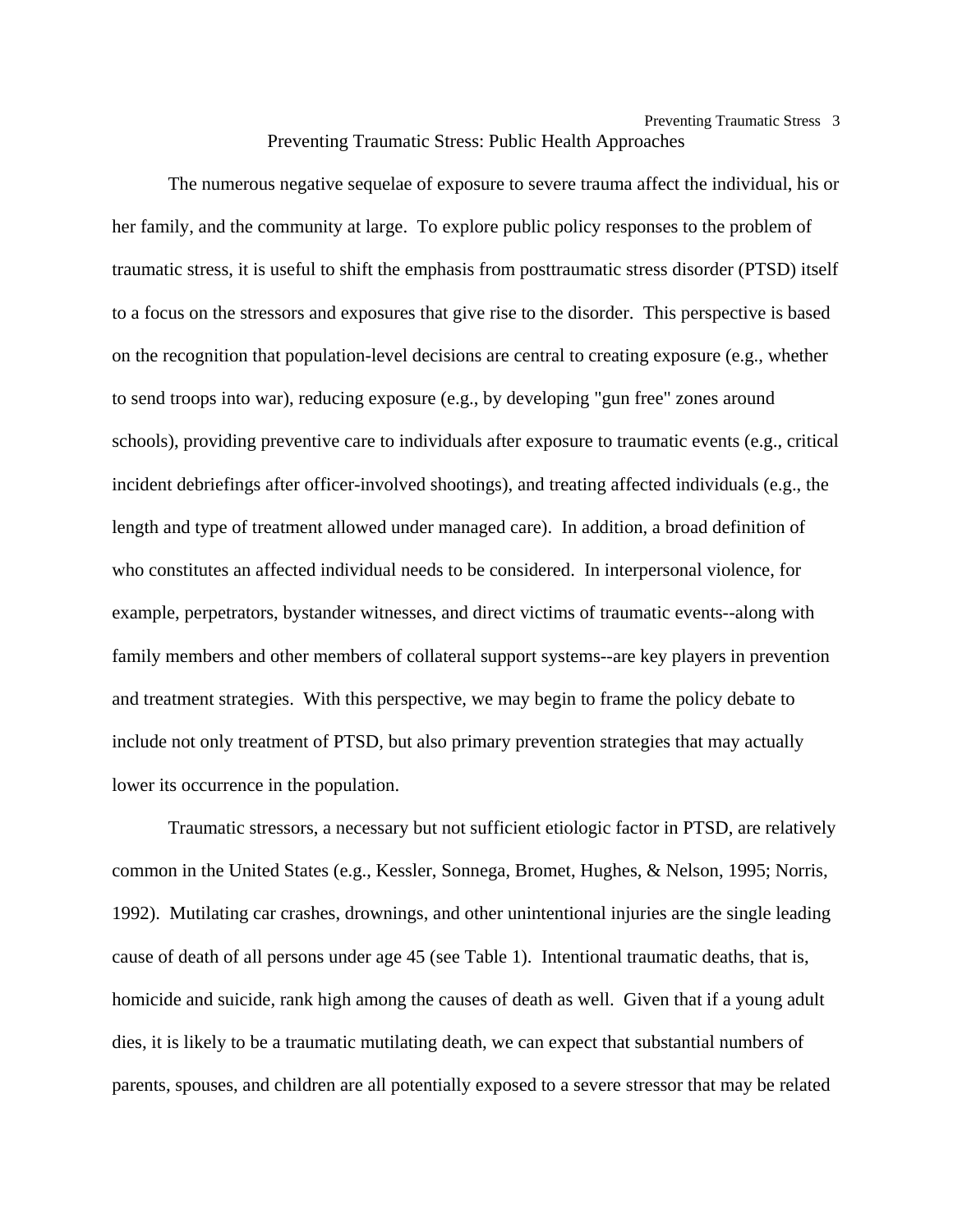Preventing Traumatic Stress 4 to the development of negative mental health outcomes. Whether these negative mental health outcomes are transitory and expected reactions to extreme situations or become codified into a diagnosable mental disorder such as PTSD, the reduction of the stressors themselves will lessen the possibility of subsequent negative mental health outcomes in a wide range of people.

----------------------------------------

Insert Table 1 about here

----------------------------------------

Traumatic stressors may include not only exposure to a traumatic event itself, but also the degree of *perceived risk* of exposure to traumatic events. For instance, extensive media focus on high school shootings in recent years shifted to new levels the nation's understanding of the risk of personal violence that is a daily part of our lives. Individuals' responses to their perception that stressor prevalence is rising can form negative cycles that create a higher-risk society. Population-level interventions can best break these cycles. Moreover, individuals' responses to perceived increased risk may, paradoxically, increase their risk further. To illustrate, although having a firearm is widely believed to serve a protective function, keeping a gun in the home may actually increase ones risk of becoming a homicide victim or perpetrator (e.g., Kellermann, Rivara, Rushforth, Banton, Reay, Francisco, Locci, Prodzinski, Hackman, & Somes, 1993; Kleck & Hogan, 1999). Thus, purchasing a handgun in response to a fear of crime may increase risk of firearm death.

#### Public Health Approaches to Health Problems

 Public health takes a population-based approach to studying health issues and formulating policies to address them. Rather than treating individual health problems on a caseby-case basis, a public health approach attempts to identify the factors that give rise to or that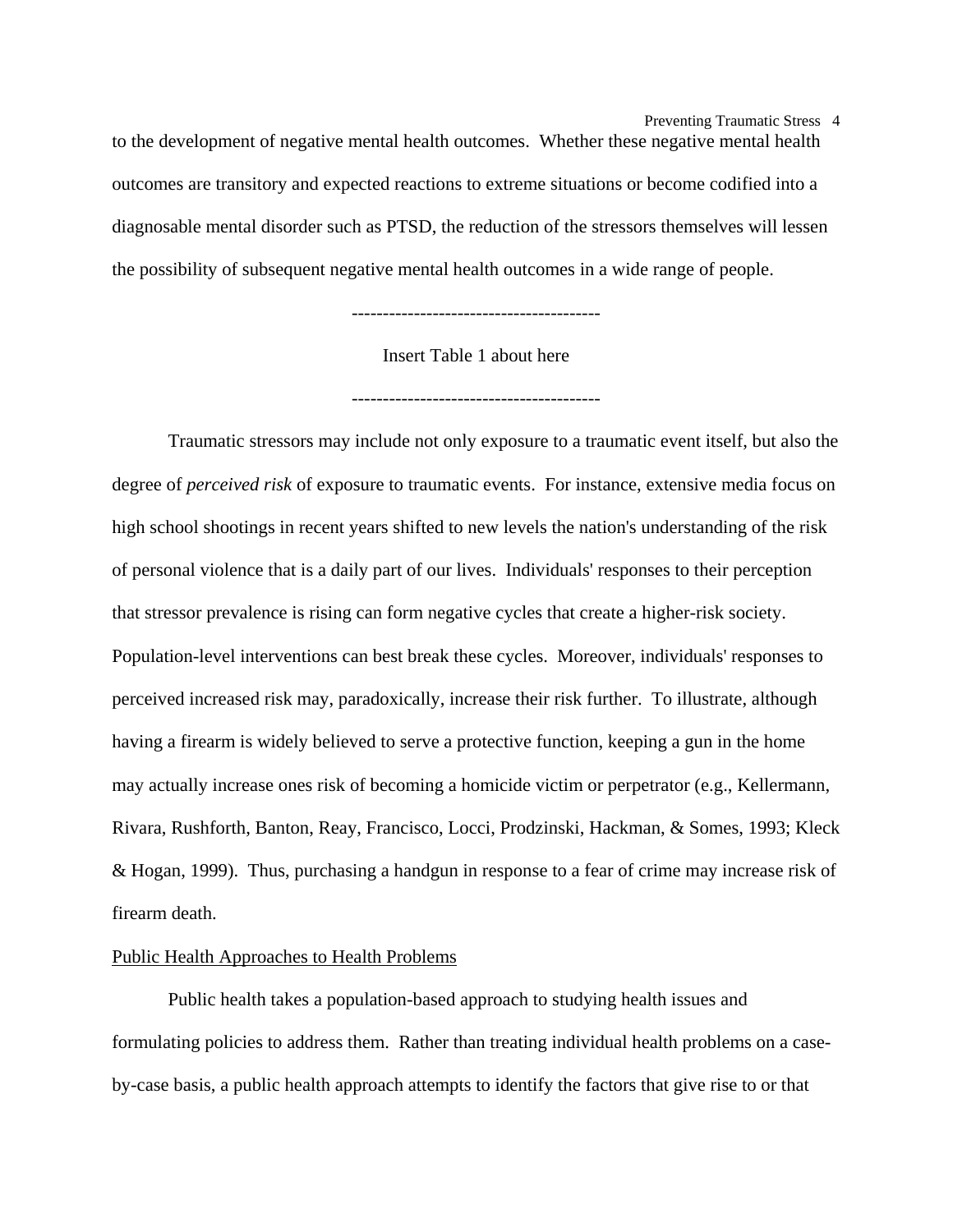reduce the number of cases in the population.

 An essential step in a population-based approach is the proper recognition of cases. Social norms that encourage or discourage care-seeking behavior, experts' understanding of the quality of measurement methods, the actual quality of the measurement methodologies, and whether individuals in a population have access to health care all will affect whether a constellation of symptoms are identified and correctly attributed to a disease or illness. More specifically, the identification of population factors associated with PTSD cases can only reflect the patterns among those cases that succeed in becoming recognized as cases.

 Recognizing that limited resources are available to prevent or ameliorate health problems and their impact on the surrounding community, optimal allocation is an important consideration in policy decisions. In addition, policy decisions regarding health problems weigh the effects of preventive strategies against or in combination with other important social policies. Population health prevention methods often implicate personal liberty and privacy, sometimes at a level that is unacceptable in this country. Policy decisions often incorporate these social and legal norms implicitly.

 Public health interventions generally can be classified into four basic categories: education, regulation, legislation, or litigation. *Education* programs focus primarily on changing behavior by making people aware of risks of which they might not have been aware previously. Education also may have the effect of raising community awareness levels to the point where social mores and norms begin to change. Tobacco control and anti-drunk-driving policies owe a great deal of their success to such shifts in social acceptability. *Regulations* may be aimed at professionals such as physicians, institutions such as hospitals, and corporations such as those that manufacture potentially dangerous products or that produce hazardous waste materials.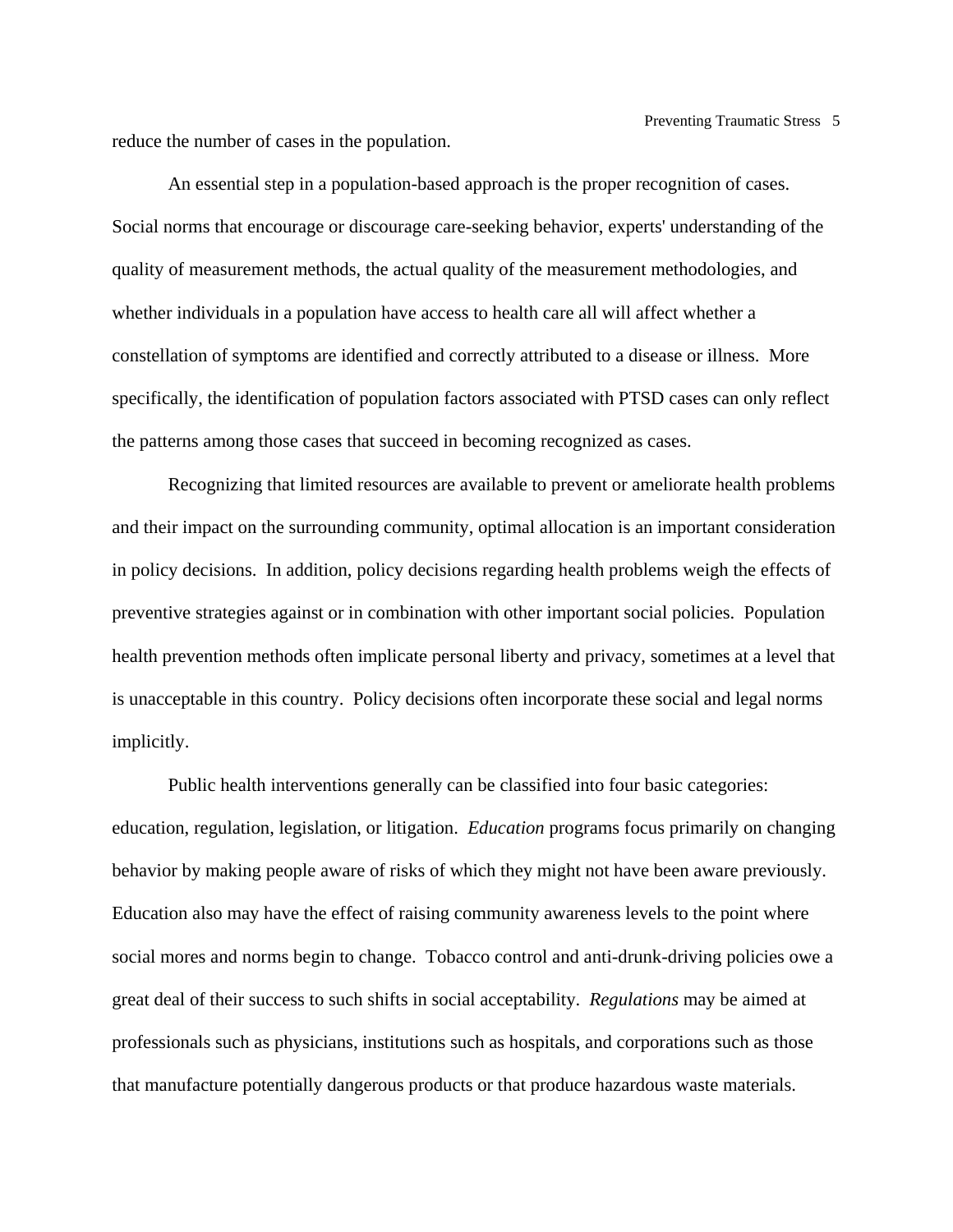Preventing Traumatic Stress 6 *Legislation* may outlaw or restrict behavior or the distribution of products deemed risky,

potentially costly, or otherwise politically unacceptable to society, such as riding a motorcycle or bicycle without a helmet, or the use of certain classes of drugs. Legislation also may implement and fund programs intended to promote social welfare. *Litigation* (and prosecution) may be used to assign responsibility and costs to individuals or entities that may have harmed or violated the rights of an individual or a group, and, thus, simultaneously reaffirms the rights of individuals against specific types of harm. Litigation has held accountable the manufacturers of harmful drugs, dangerous consumer products, and public agencies such as police departments whose practices harmed specific individuals or classes of individuals. Education, regulation, legislation, and litigation potentially serve multiple purposes. They may primarily be exemplary as disincentives to lessen future risks to the public, may provide avenues of redress to specific individuals, or may be symbolic with little or no direct avenue for effective change.

 The four types of interventions work best collectively. Regulations and legislation both set standards and define incentives that eventually result in altered behaviors. Those alterations occur only after some period of education of the public about the changed standards since secret regulations would be meaningless. Often the more controversial aspects of legislation are deliberately left unresolved to avoid political risks or difficulties; therefore, courts may set those aspects of policy. Judicial decisions, in turn, can serve as forceful educators of the public and can influence subsequent exposures to risk. Corporations often protect themselves through political forces, but with court rulings against them, businesses cannot and do not rely on political protection alone. Thus, altered business climates can have an end result that guards the public against traumatic stressors.

Each approach distributes costs among affected individuals, entities, and public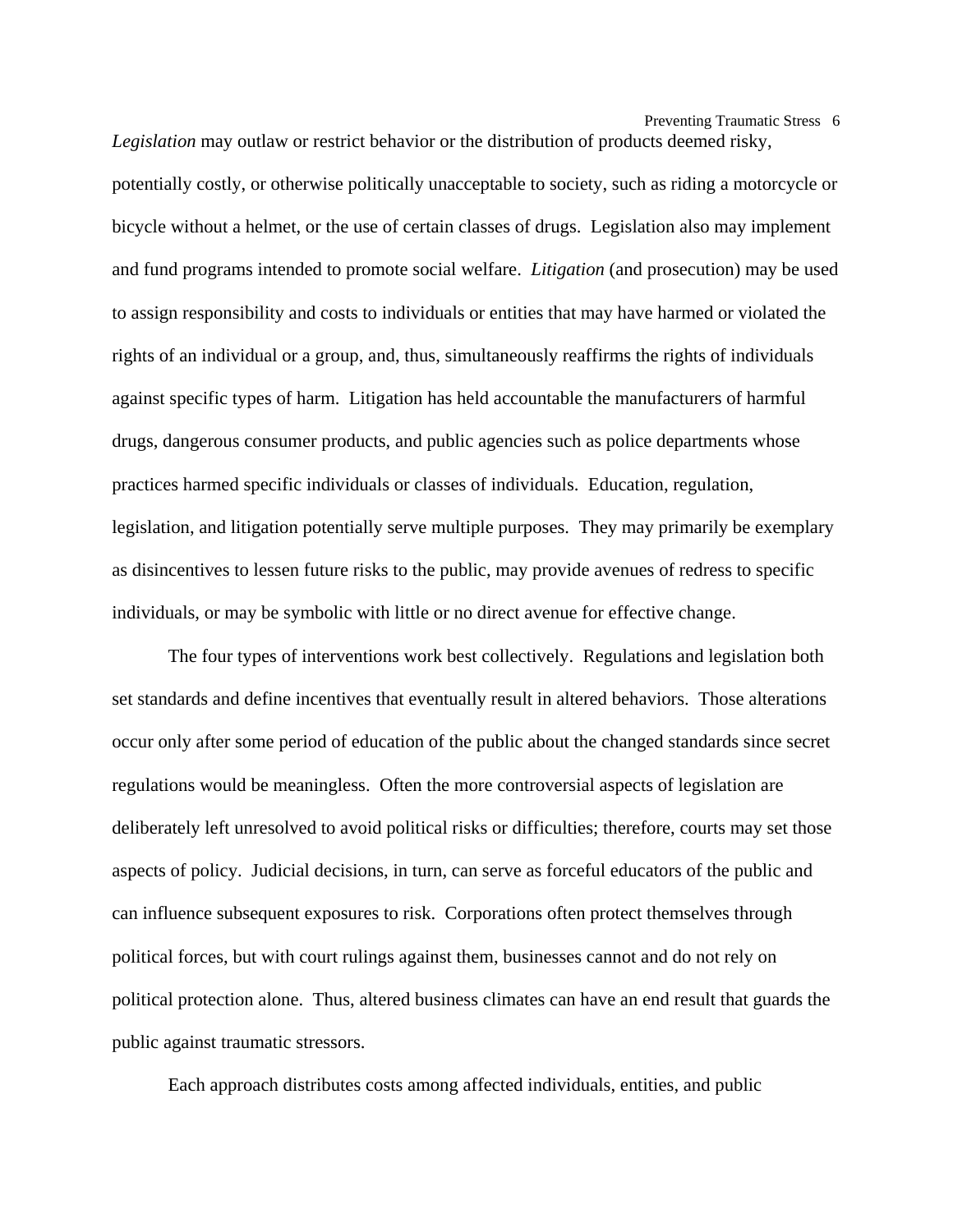Preventing Traumatic Stress 7

institutions. The choice to criminalize and prosecute certain risk-laden activities requires government budgetary backing; whereas, in a civil case the litigants are responsible for financing their access to the courts. Some redistribution of civil litigation costs has been affected by awarding statutory costs and attorney fees to successful litigants; therefore, for these civil suits there is a higher incentive for the individuals and for their attorneys to pursue litigation as a solution. Legislative and regulatory schemes require some oversight, generally requiring funding from some level of government. Education plans, like litigation, have more flexibility for allocating costs between public and private sectors. In the best scenario, cost allocations for prevention would be tied explicitly to direct responsibility and control for each of the personal, private, and public entities. Such a plan would allow for direct comparison of prevention costs and tangible benefits, thus providing the impetus for the long-term financial commitment of each sector.

## Public Health Approaches to Injury Prevention

 The field of injury control followed other areas of public health in its development. Long after public health approaches were addressing ways to prevent infectious diseases, environmental toxins, and poisonings at the community level, injuries still tended to be viewed as inevitable chance occurrences. They were not thought of as being preventable until the 1960's when the conceptual work in injury control by Haddon (e.g., Haddon, 1968, 1972) shifted the view of roadway crashes, falls, burns, and drownings. Much of this work involved uncovering the components of accident or event etiology by modifying the host-agent-environment model to a model including the human, the energy vector, and the physical and social environments. Haddon (1968) created a matrix for the conceptualization of the etiology of injuries resulting from motor vehicle crashes.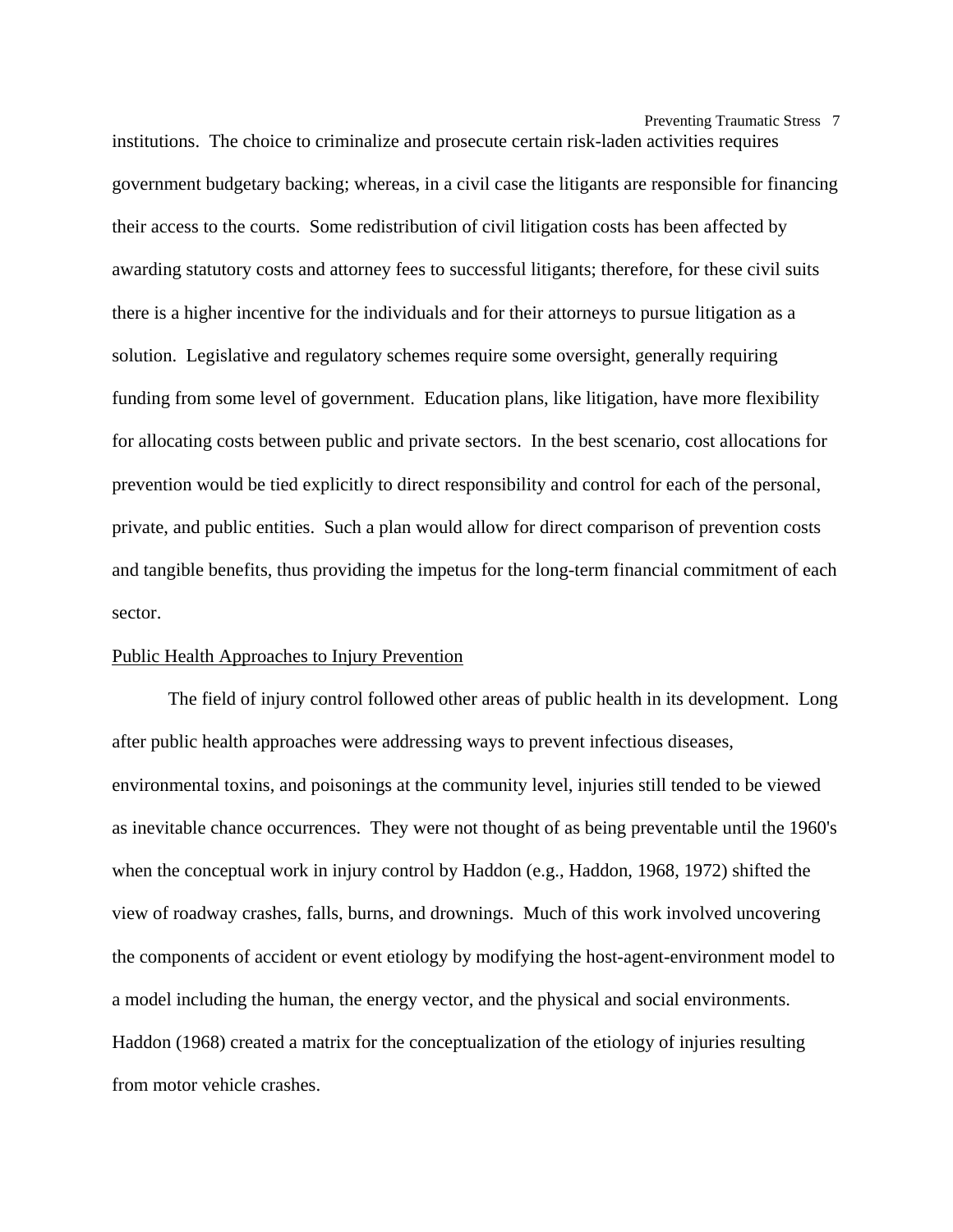Preventing Traumatic Stress 8

 Haddon's matrix allows us to consider points at which to intervene before the event, during the event itself, and after the event. These time periods can be thought of as roughly similar to primary, secondary and tertiary prevention. The matrix also considers interventions directed at the host or person (i.e., the potential survivor or victim), the agent or vehicle (i.e., the mechanism of the injury or violence), the social environment (i.e., norms, values and mores), and the physical environment (e.g., the structure of the roadway, traffic lights, guard rails, and other such features). This comprehensive approach for directing resources includes primary prevention strategies as well as treatment and rehabilitation strategies.

*Pre-event* interventions are designed to prevent the occurrence of the phenomenon. For instance, pre-event interventions directed at the host or persons at risk may include education programs to ensure a high level of skill among drivers. Pre-event interventions directed at the agent or automobile might include anti-lock brakes or designs emphasizing high visibility and small blind spots in vehicles. Pre-event social environment interventions may include programs such as designated driver systems that promote the idea that it is unacceptable to let friends drive while under the influence of alcohol. Pre-event environmental interventions may include reflective or raised bumps on roadway surfaces to alert drivers when they drift into an adjacent lane of traffic. *Event* interventions are directed towards minimizing injury in the case that the event occurs. These may include, again, raising the skill level of drivers so that they know how to minimize crash severity, requiring all vehicles to have driver and passenger-side air bags to minimize injuries, educating the public about what to do when they see a car crash, and modifying the physical environment to include breakaway guard rails and poles so that injury is reduced when such structures are struck in a crash. *Post-event* interventions include effective emergency services and physical and mental health rehabilitation care, repair to damaged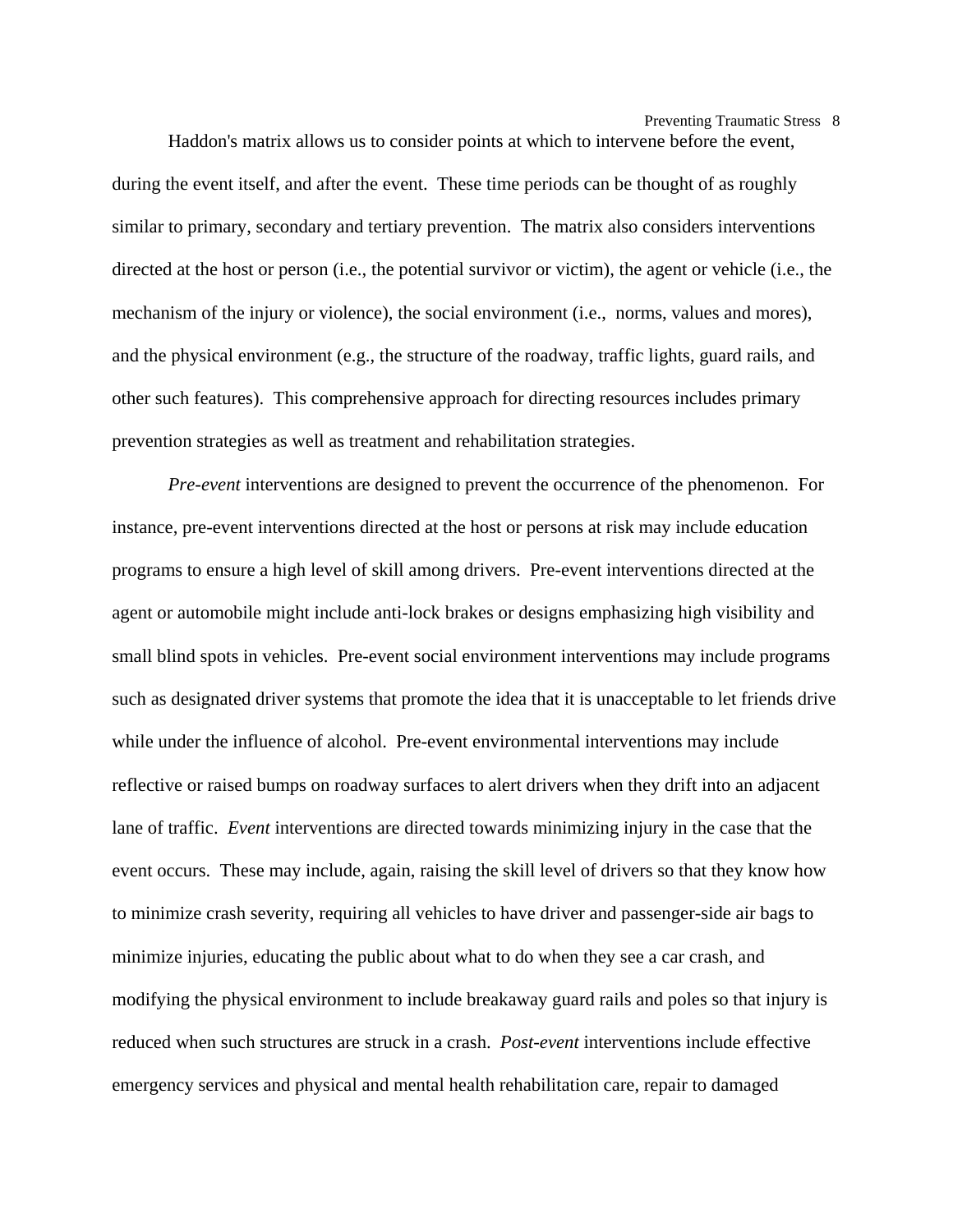Preventing Traumatic Stress 9 vehicles, prosecuting traffic law violators, and timely repair to roadways, signs, and other such structures.

#### Public Health Approaches to Violence Prevention

 Researchers in violence prevention have worked to adapt the Haddon matrix to address violent events. This has proved to be a rather complicated endeavor because the events surrounding violent encounters may have many different precursors. Thus, identifying the most effective points of intervention is in some ways less straightforward than it is for the prevention of unintentional injuries. In addition, although identified, some points of intervention may prove infeasible given limited resources and competing social and political views. The framework, however, provides an excellent starting point for thinking about effective policy interventions.

Insert Figure 1 about here

\_\_\_\_\_\_\_\_\_\_\_\_\_\_\_\_\_\_\_\_\_\_\_\_\_\_\_\_\_\_

\_\_\_\_\_\_\_\_\_\_\_\_\_\_\_\_\_\_\_\_\_\_\_\_\_\_\_\_\_\_

 Figure 1 provides several examples of strategies to reduce firearm injuries. Firearms and ammunition serve as vehicles for the mechanical energy, which causes tissue damage. As can be seen from the examples provided in the matrix, the primary focus is on preventing or reducing the *injury* that results from the violence rather than on preventing the *violence* itself. Such strategies are useful when the mechanism is a clearly defined external vehicle such as a firearm. The Haddon Injury Prevention Matrix is less useful when applied to interpersonal violence that is inflicted by personal weapons (hands, fists, feet), in other words, interpersonal violence such as child physical abuse, incest, battering, and sexual assault. The primary conceptual contribution of public health to injury and violence prevention is likely the focus on the mechanism of the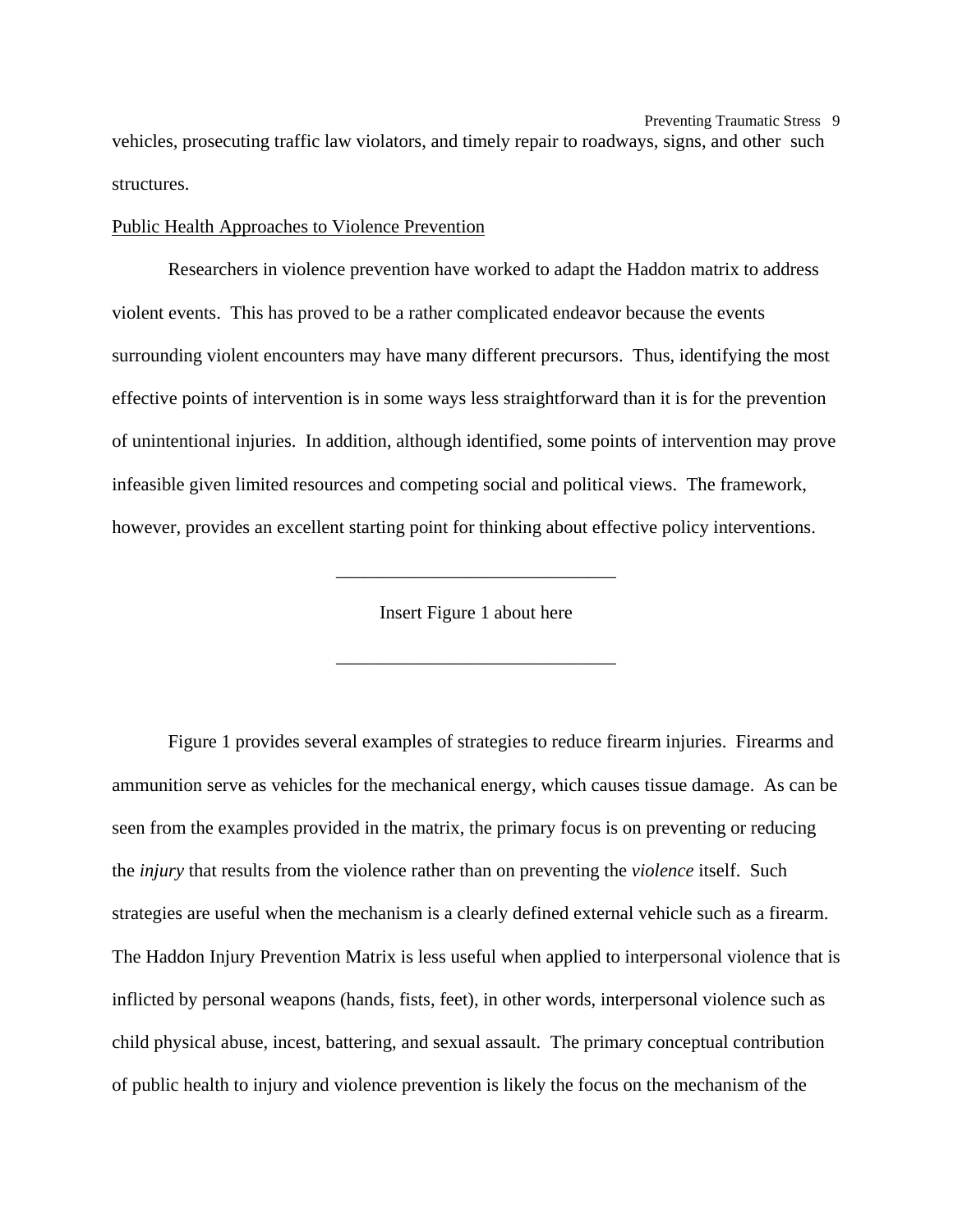potential injury.

#### Resources for Effective Policies

 Public policy regarding traumatic stressors, as for any issue, undergoes continual modification. Policy represents and reflects a shifting balance among multiple priorities, for example, the relative social importance of individual privacy zones compared with the value of public safety from random violence. In addition, knowledge is continually growing about which specific characteristics and factors are influential in defining or altering specific behaviors. Preferences among policy options will shift as new knowledge leads to a better understanding of expected results from various strategies of action.

 Policy effectiveness may vary with respect to its hoped-for efficacy as well as its utility as implemented. The most well thought out policy may be completely ineffective if the resources and/or the political will to support and enforce it do not exist. To illustrate, police may be required to file a report on any complaint of domestic violence, whether or not the victim is willing to testify, but may lack the desire or the concrete resources to follow through on all but the cases they deem to be the most serious. In the context of limited resources and competing alternative uses for those resources, policy-making bodies often enact policies that a public demands but allocate insufficient funds to support or enforce those policies. For instance, the relevance of quality PTSD treatment programs is undermined if they are inaccessible to populations at high risk.

Policy decisions that consider fiscal capacity and human incentives when designing a strategy to prevent future harm or to motivate socially beneficial actions implicitly allocate responsibilities among individual players and groups. Such an allocation recognizes that the group and the individual have some capacity to exert power and to control, and thus change, their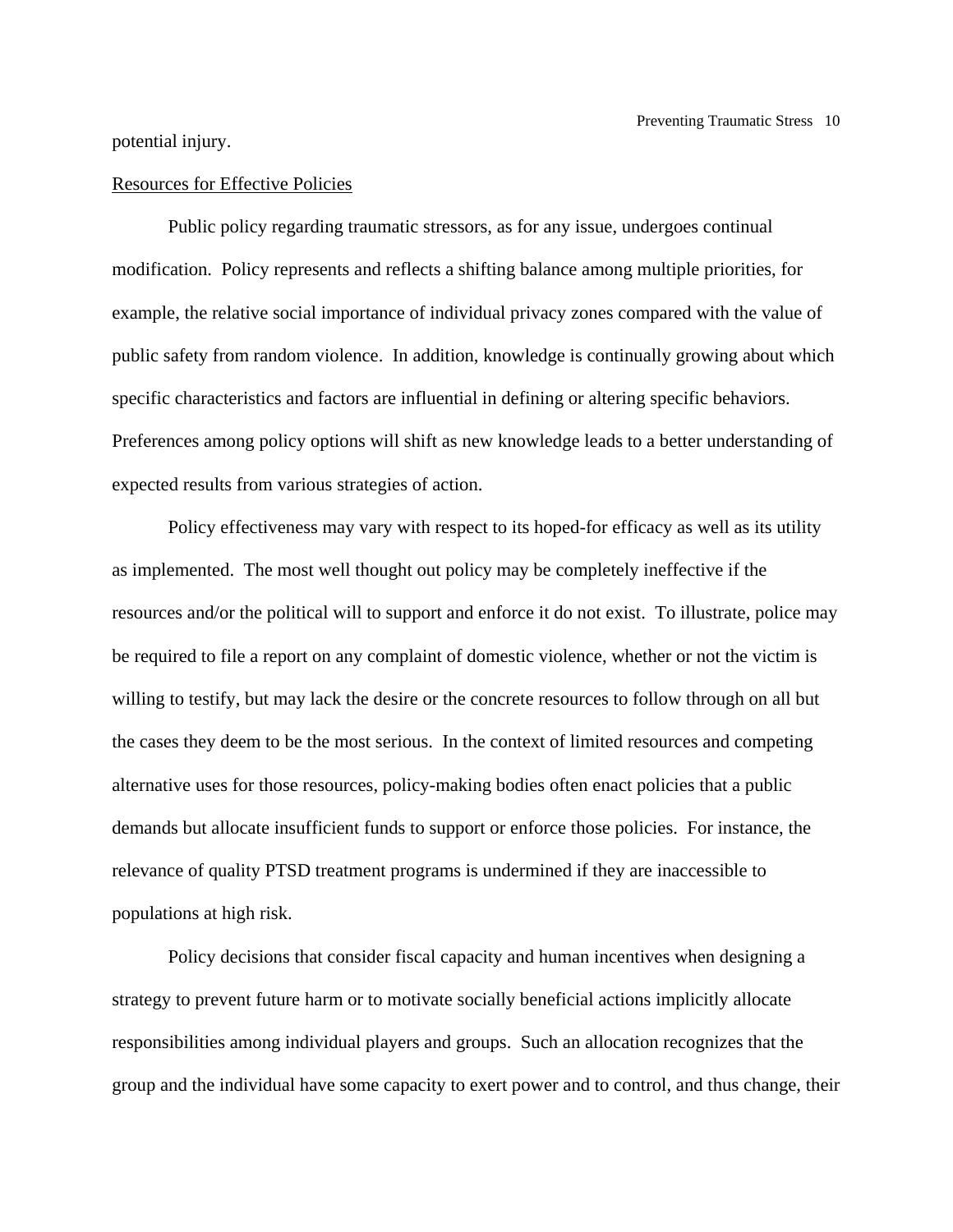Preventing Traumatic Stress 11 own actions and those of others. The capacity to exercise such power must be recognized, real, and harnessed for policy designs to be effective.

#### Conclusion

 A primary prevention approach to the reduction of stressors associated with PTSD has multiple benefits. If extreme stressors are reduced (e.g., witnessing a violent death or fearing for one's life during an armed robbery), not only will the likelihood of survivors developing mental disorders such as PTSD be diminished, but fewer health resources will be devoted to treating and rehabilitating the victims, witnesses, and survivors of such exposures. Furthermore, the most basic of health outcomes--survival--will be improved.

 Historical examples in public health show that complete understanding is not necessary for successful prevention. Affecting one link in a causal chain may prevent some or even many stressors, for instance, potentially violent situations may become less frequent with effective preventive interventions. However, ongoing research is the key to designing effective interventions and efficiently targeting resources to the populations at greatest risk. One important research need is to improve data collection systems to measure the problem more completely and accurately along with the systematic testing of interventions and longitudinal multi-community studies that will allow for a more rigorous testing of causal hypotheses. Such research will document intervention effectiveness and assess the legitimacy of extrapolating those benefits to a broader implementation of the intervention. The identification of relevant populations is an implicit goal in such measurement systems. Effective transfer of knowledge from researchers to decision-makers, implementers, and educators is essential for progress in PTSD prevention.

Rather than focusing solely on what characteristics of a particular individual led to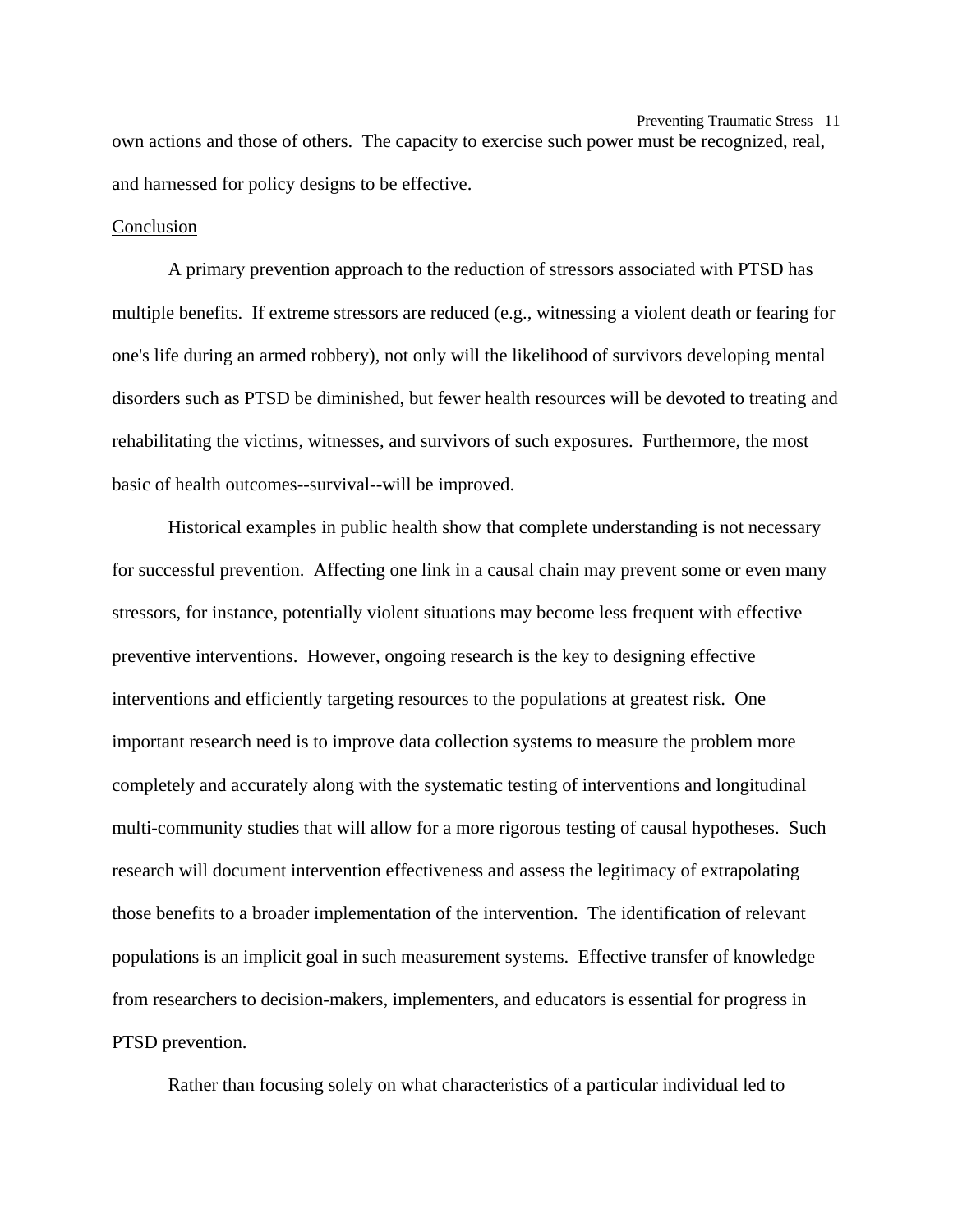Preventing Traumatic Stress 12

his/her disease, a population-based approach examines the structural, environmental, and social context as well as causes in the population as a whole that can be addressed through changes or interventions at the population level. The best treatment for an individual may be to treat the environment around him or her. Research and policy constitute reciprocal processes in reducing stressors that may lead to the development of negative mental health sequelae including PTSD. The choice among possible population-level interventions--or whether to intervene at all- depends upon an understanding of effectiveness, who will gain, who will lose, and societal values.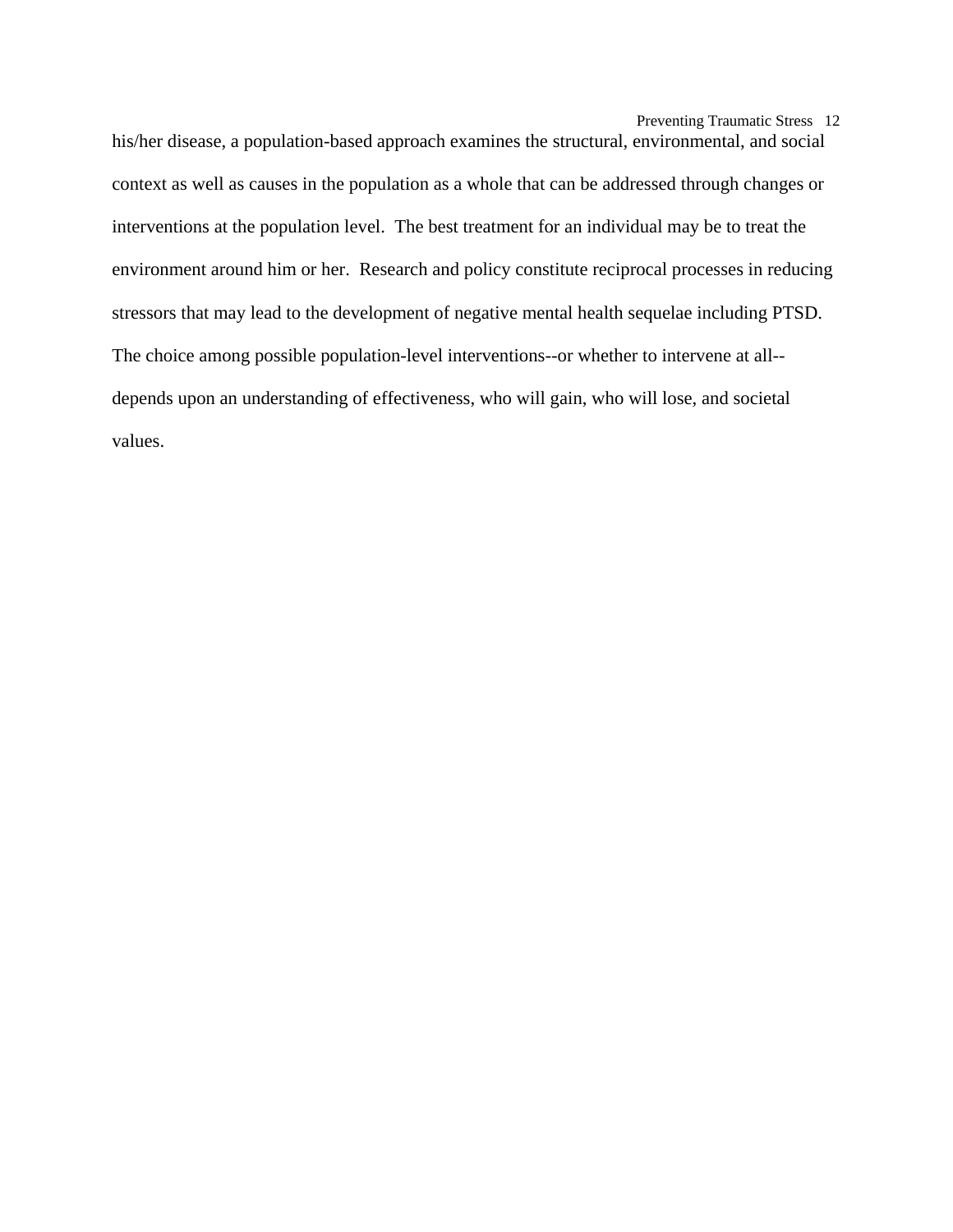### References

- Haddon, W., Jr. (1968). The changing approach to the epidemiology, prevention, and amelioration of trauma: The transition to approaches etiologically rather than descriptively based. American Journal of Public Health, 58, 1431-1438.
- Haddon, W., Jr. (1972). A logical framework for categorizing highway safety phenomena and activity. Journal of Trauma, 12, 193-207.
- Kellermann, A.L., Rivara, F.P., Rushforth, N.B., Banton, J.G., Reay, D.T., Francisco, J.T., Locci, A.B., Prodzinski, J., Hackman, B.B., & Somes, G. (1993). Gun ownership as a risk factor for homicide in the home. New England Journal of Medicine, 329, 1084- 1091.
- Kessler, R.C., Sonnega, A., Bromet, E., Hughes, M., Nelson, C.B. (1995). Posttraumatic stress disorder in the National Comorbidity Survey. Archives of General Psychiatry, 52, 1048- 1060.
- Kleck G., & Hogan M. (1999). National case-control study of homicide offending and gun ownership. Social Problems, 46, 275-293.
- Norris, F.H. (1992). Epidemiology of trauma: Frequency and impact of different potentially traumatic events on different demographic groups. Journal of Consulting and Clinical Psychology, 60, 409-418.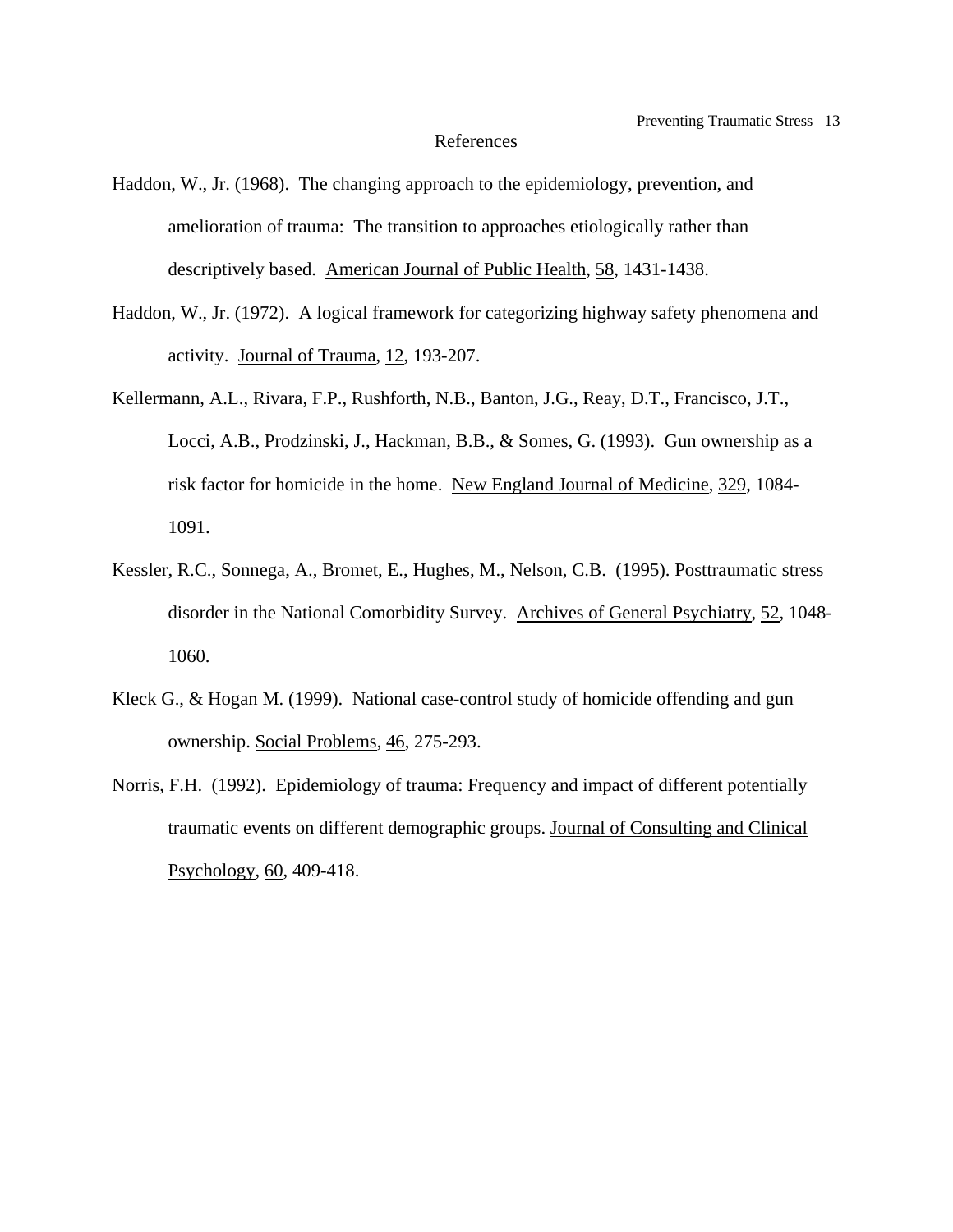|                  |              |             | Age in Years  |             |               |             |
|------------------|--------------|-------------|---------------|-------------|---------------|-------------|
|                  | $1-4$        | $5 - 14$    | $15-24$       | $25 - 44$   | $45 - 64$     | $65+$       |
| Rank             |              |             |               |             |               |             |
| $\mathbf 1$      | $\mathbf A$  | $\mathbf A$ | $\mathbf A$   | $\mathbf A$ |               |             |
| $\sqrt{2}$       |              |             | $\mathbf H$   |             |               |             |
| $\mathfrak{Z}$   | $\, {\rm H}$ | $\mathbf H$ | ${\mathbf S}$ |             | $\mathbf A$   |             |
| $\overline{4}$   |              |             |               | ${\bf S}$   |               |             |
| $\sqrt{5}$       |              |             |               |             |               |             |
| $\sqrt{6}$       |              | ${\bf S}$   |               | $\mathbf H$ |               |             |
| $\boldsymbol{7}$ |              |             |               |             |               | $\mathbf A$ |
| $8\,$            |              |             |               |             | ${\mathbf S}$ |             |
| 9                |              |             |               |             |               |             |
| $10\,$           |              |             |               |             |               |             |
|                  |              |             |               |             |               |             |

Table 1. Rank of Injuries among Leading Causes of Death by Age, United States, 1998

 $A =$  Accidents (unintentional injury deaths)

## $H =$  Homicides

 $S =$ Suicides

Data source: Murphy SL. Deaths: Final Data for 1998. National vital statistics reports; vol 48,

no.11. Hyattsville, MD: National Center for Health Statistics, 2000.